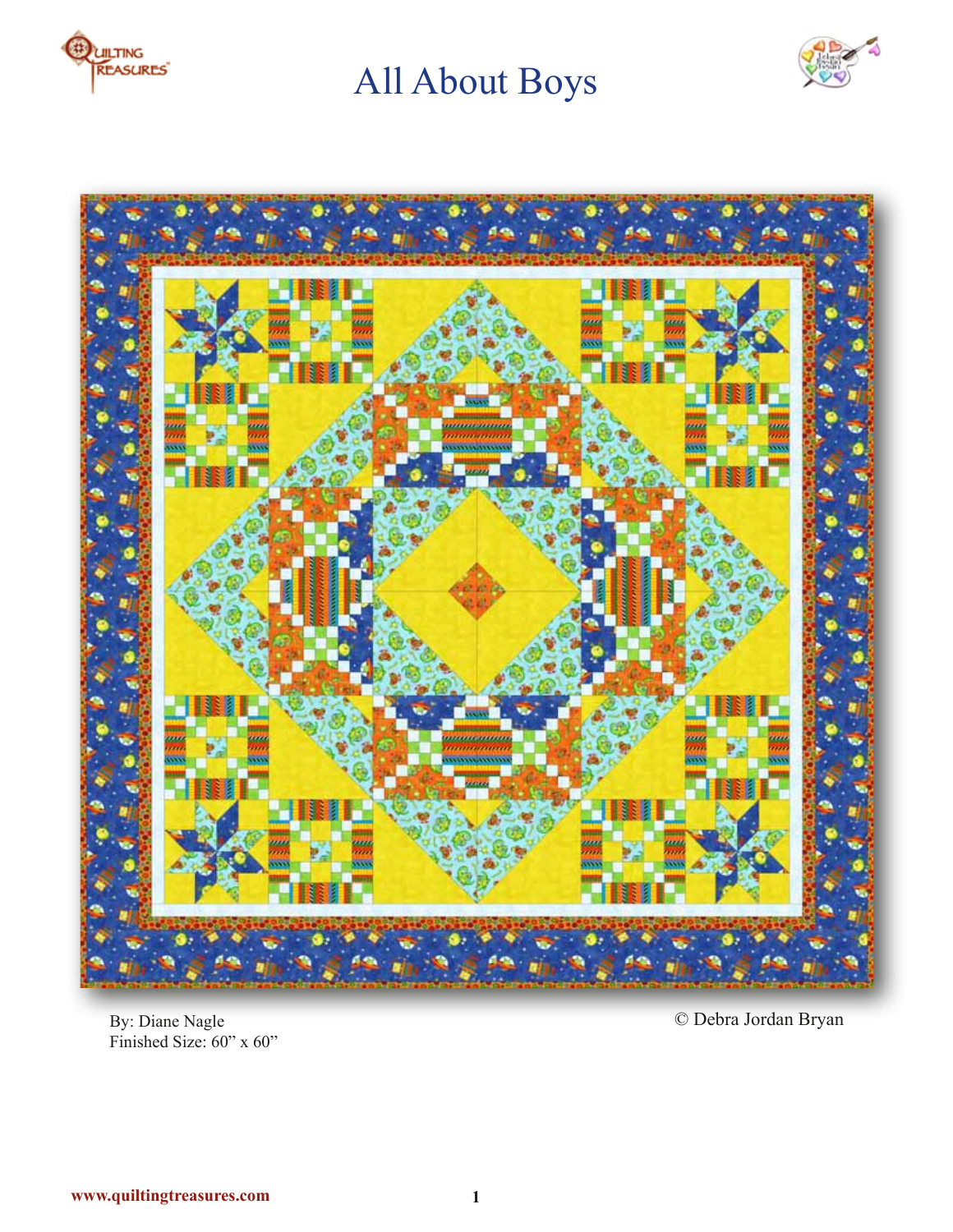



| 22429S  | 22425Y | 22429H  |
|---------|--------|---------|
| 224260  | 22426Q | 22429B  |
| 22428OR | 224270 | 22424 J |

| <b>FABRIC</b><br><b>REQUIREMENTS</b> |                |  |
|--------------------------------------|----------------|--|
| Design                               | Yards          |  |
| 22429S                               | $1\frac{1}{8}$ |  |
| 22425Y                               | $1\frac{3}{8}$ |  |
| 22429H                               | $\frac{1}{4}$  |  |
| 224260                               | $\frac{1}{2}$  |  |
| 22426Q                               | $1\frac{1}{8}$ |  |
| 22429B                               | $\frac{3}{4}$  |  |
| 22428OR                              | $\frac{1}{2}$  |  |
| 224270<br>(Inc Binding)              | 1              |  |
| 22424 J<br>(Backing)                 | $3\frac{7}{8}$ |  |

# **ALL ABOUT BOYS**

Finished Size:  $60'' \times 60''$ 

## $WOF = width of fabric.$

*Note: Sew¼ʺ seam allowance unless otherwise noted.*

# **Cutting**

## **Fabric A - 22429S**

- Cut (2) strips  $2\frac{7}{8}$  x **WOF**; subcut (16)  $2\frac{7}{8}$  squares
- Cut (1) strip  $4\frac{1}{2}$ <sup>"</sup> x **WOF**; subcut (4)  $4\frac{1}{2}$ " squares, cut twice on diagonal.
- Cut (2) strips  $2\frac{1}{2}$ " x **WOF**; subcut (32)  $2\frac{1}{2}$ x 2" rectangles.
- Cut (2) strips  $8\frac{7}{8}$ <sup>"</sup> x **WOF**; subcut (8)  $8\frac{7}{8}$ " squares, cut once on diagonal.
- Cut (1) strip  $2\frac{3}{4}$ " x **WOF**; subcut (12)  $2\frac{3}{4}$ " squares.

# **Fabric B - 22425Y**

- Cut (6) strips  $4\frac{1}{2}$ <sup>"</sup> x **WOF**.
- Cut (1) strip  $6''$  x **WOF**; subcut (16)  $2\frac{1}{8}$ <sup>"</sup> x  $6''$ rectangles.
- Cut (2) strips  $2\frac{1}{8}$ <sup>"</sup> x **WOF**.
- Cut (1) strip  $3\frac{1}{8}$ <sup>"</sup> x **WOF**; subcut (8)  $3\frac{1}{8}$ " squares.
- Cut (1) strip  $2\frac{1}{4}$ <sup>*''*</sup> x **WOF**; subcut (16)  $1\frac{3}{8}$ " x 2 $\frac{1}{4}$ " rectangles.
- Cut (1) strip  $1\frac{3}{8}$ " x **WOF**; subcut (16)  $1\frac{3}{8}$ " squares.

## **Fabric C - 22429H**

- Cut (4) strips  $1\frac{1}{4}$ <sup>*''*</sup> x **WOF**.
- Cut (2) strips  $1\frac{3}{8}$ " x **WOF**; subcut (32)  $1\frac{3}{8}$ " squares.

## **Fabric D - 22426O**

- Cut (2) strips  $1\frac{3}{8}$ " x **WOF**; subcut (32)  $1\frac{3}{8}$ " squares.
- Cut (1) strip  $2\frac{3}{4}$  x **WOF**; subcut (4)  $2\frac{3}{4}$  squares.
- Cut (2) strips  $3\frac{1}{8}$ " x **WOF**; subcut (16)  $3\frac{1}{8}$ " squares.
- Cut (2) strips  $2\frac{1}{4}$  x **WOF**; subcut (32)  $1\frac{3}{8}$  x  $2\frac{1}{4}$ " rectangles.

## **Fabric E - 22426Q**

- Cut (2) strips  $8\frac{7}{8}$ <sup>"</sup> x **WOF**; subcut (8)  $8\frac{7}{8}$ " squares, cut once on diagonal.
- Cut (1) strip  $2\frac{1}{2}$ <sup>"</sup> x **WOF**; subcut (8)  $2\frac{1}{2}$ " squares.
- Cut (2) strips  $2\frac{1}{8}$ <sup>*x*</sup> x **WOF**.

# **Fabric F - 22429B**

- Cut (5) strips  $1\frac{1}{2}$  x **WOF**.
- Cut (4) strips  $1\frac{1}{4}$ <sup>"</sup> x **WOF**.
- Cut (5) strips  $1\frac{3}{8}$ " x **WOF**; subcut (136)  $1\frac{3}{8}$ " squares.

## **Fabric G - 22428OR**

- Cut (1) strip  $5\frac{1}{2}$ <sup>"</sup> x **WOF**; subcut (32) 2<sup>"</sup> x  $5\frac{1}{2}$ " rectangles.
- Cut (1) strip  $3\frac{1}{8}$ " x **WOF**; subcut (8)  $3\frac{1}{8}$ " squares.
- Cut (2) strips  $2\frac{1}{4}$  x **WOF**; subcut (16)  $1\frac{3}{8}$  x  $2\frac{1}{4}$  rectangles.
- Cut (1) strip  $1\frac{3}{8}$ " x **WOF**; subcut (16)  $1\frac{3}{8}$ " squares.

## **Fabric H - 22427O**

- Cut (5) strips  $1\frac{1}{2}$  x **WOF**.
- Cut (7) strips  $2\frac{1}{2}$  x **WOF** for binding.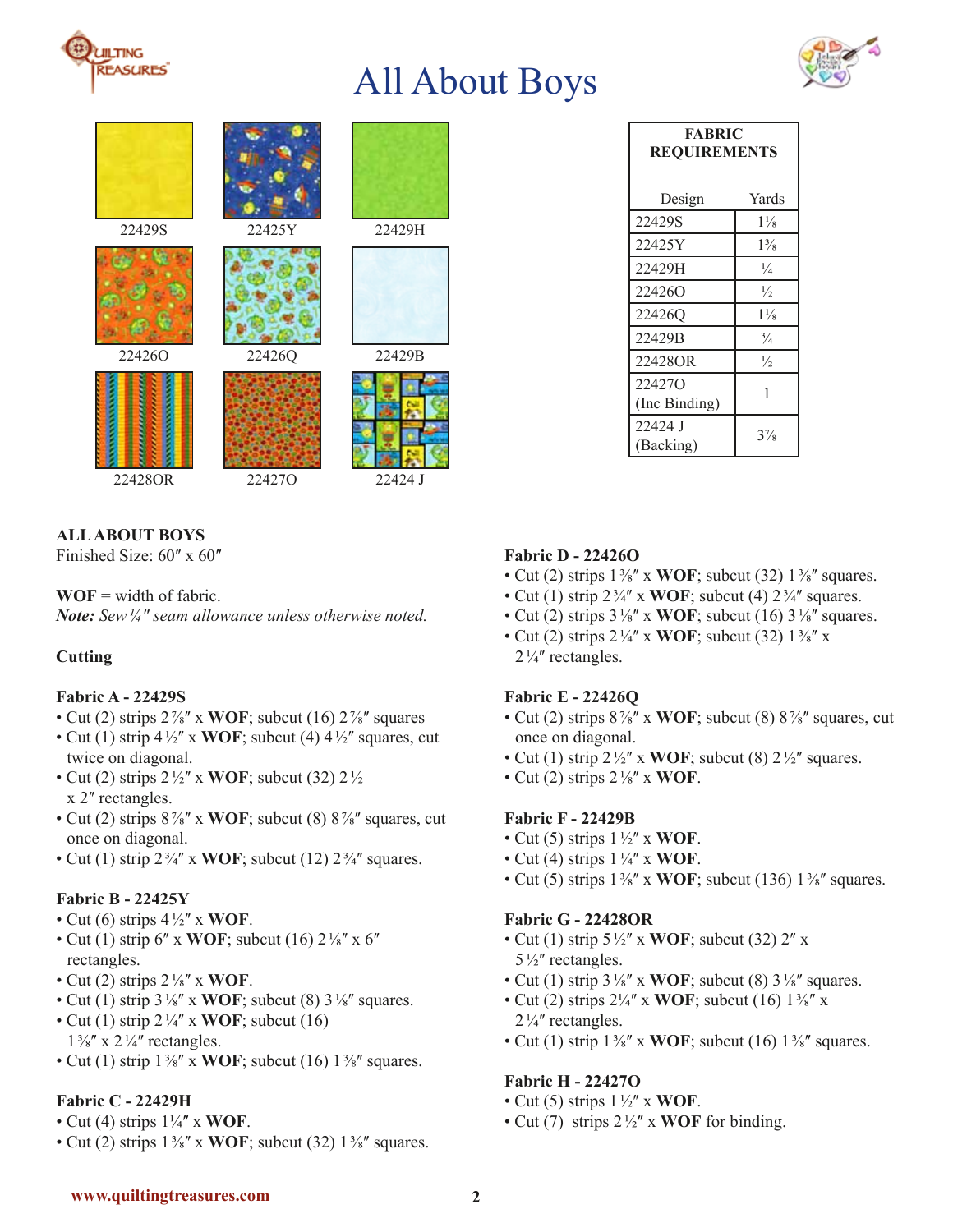





# **Sewing Instructions**

## **Chain Block # 1**

Sew Fabric C and F  $1\frac{1}{4}$ " strips together lengthwise to make a strip set. Press to dark. Cross cut from the strip set every  $1\frac{1}{4}$  as shown in Figure 1. Cut (16)  $1\frac{1}{4}$  $x$  2 $^{\prime\prime}$  units.



Sew (2) units together, reversing the colors to make (8) four-patch units as shown in Figure 2.



#### **Figure 2**

Referring to Figure 3, sew these four-patch units to the other cut pieces to form the block.

First, make the center section using (4) Fabric A  $2\frac{1}{2}x$   $2^{\prime\prime}$ rectangles, (1) Fabric E  $2\frac{1}{2} \times 2\frac{1}{2}$  square, and (4) fourpatch units. Then sew a Fabric G  $2''$  x  $5\frac{1}{2}''$  rectangle to the sides of the center unit.

Sew a four-patch unit to both short ends of a Fabric G  $2''$  x  $5\frac{1}{2}''$  rectangle, and sew to top of block. Repeat and sew to the bottom of the block to complete it. Repeat these instructions to make (8) Chain Block #1.



**Figure 3**

### **Chain Block #2 (figure 10)**

Sew together (5)  $1\frac{3}{8}$ " Fabric F squares and (4) Fabric C 1⅜ʺ squares to make a nine-patch block. See Figure 4.



#### **Figure 4**

Make a four-patch unit using (2) Fabric F, (1) Fabric D, and (1) Fabric G  $1\frac{3}{8}$ " squares. See Figure 5.



**Figure 5**.

Sew a Fabric D  $1\frac{3}{8}$ " x  $2\frac{1}{4}$ " strip to the right side of the unit. See Figure 6.



**Figure 6**

Sew a Fabric F  $1\frac{3}{8}$ " square to the short end of a Fabric G  $1\frac{3}{8}$ " x  $2\frac{1}{4}$ " rectangle, sew to bottom of unit to complete the Upper Left Corner unit as shown in Figure 7.



**Figure 7**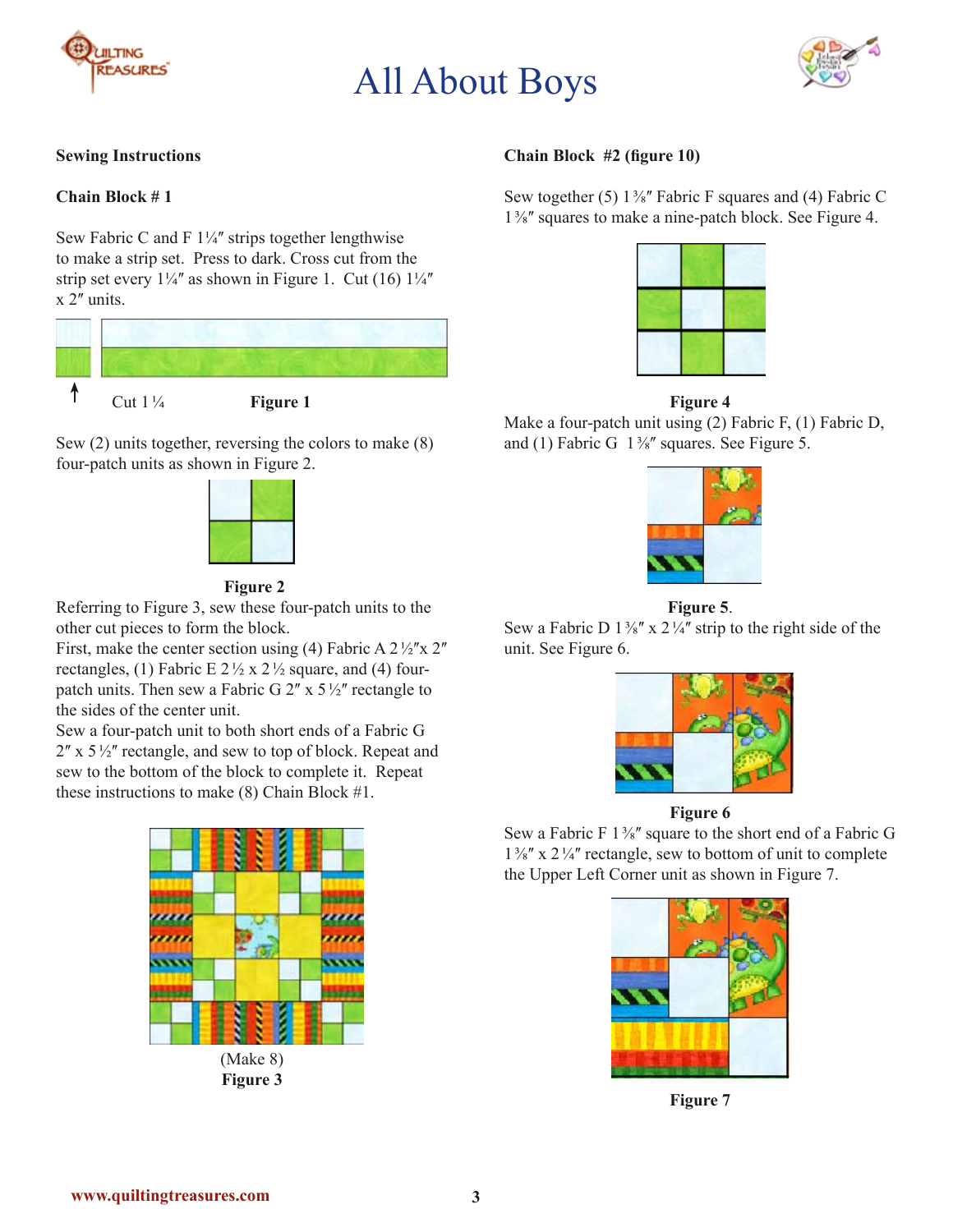



Now repeat the following diagrams for fabric placement in the next three corner units.

# **Upper Right Corner Unit**

Sew a Fabric D and F four-patch unit from  $1\frac{3}{8}$ " squares. Sew Fabric D  $1\frac{3}{8}$ " x  $2\frac{1}{4}$ " to left of a four-patch. Sew Fabric F square to left short end of Fabric D rectangle and attach to bottom of unit (see Figure 8).



 **Figure 8**

# **Lower Left Corner Unit**

Sew (2) Fabric F, (1) G and (1) B  $1\frac{3}{8}$ " squares for fourpatch. Sew a Fabric B rectangle to right side of unit. Sew a Fabric F square to right short end of Fabric G rectangle and attach to top of unit (Figure 9).



**Figure 9**

#### **Lower Right Corner Unit**

Sew (2) Fabric F, (1) B and (1) D squares into a fourpatch. Sew a Fabric B rectangle to left side of unit. Sew a Fabric F square to left end of Fabric D rectangle and attach to top of unit (Figure 10).



**Figure 10**

## **Chain Block #2**

Sew an Upper Left Corner unit to the left side of a Fabric D  $3\frac{1}{8}$ " square. Sew an Upper Right Corner unit to the right side to complete Row 1.

Sew a Fabric G  $3\frac{1}{8}$ " square to the left side of the ninepatch unit. Sew a Fabric D square to the right side to complete Row 2 of the block.

Sew a Lower Left Corner unit to the left side of a Fabric B  $3\frac{1}{8}$ " square. Sew a Lower Right Corner unit to the right side to complete Row 3 of the block.

Sew Row 2 to the bottom of Row 1, and Row 3 to the bottom of Row 2. Repeat to make 8 Chain Block #2 (Figure 11).



(Make 8) **Figure 11**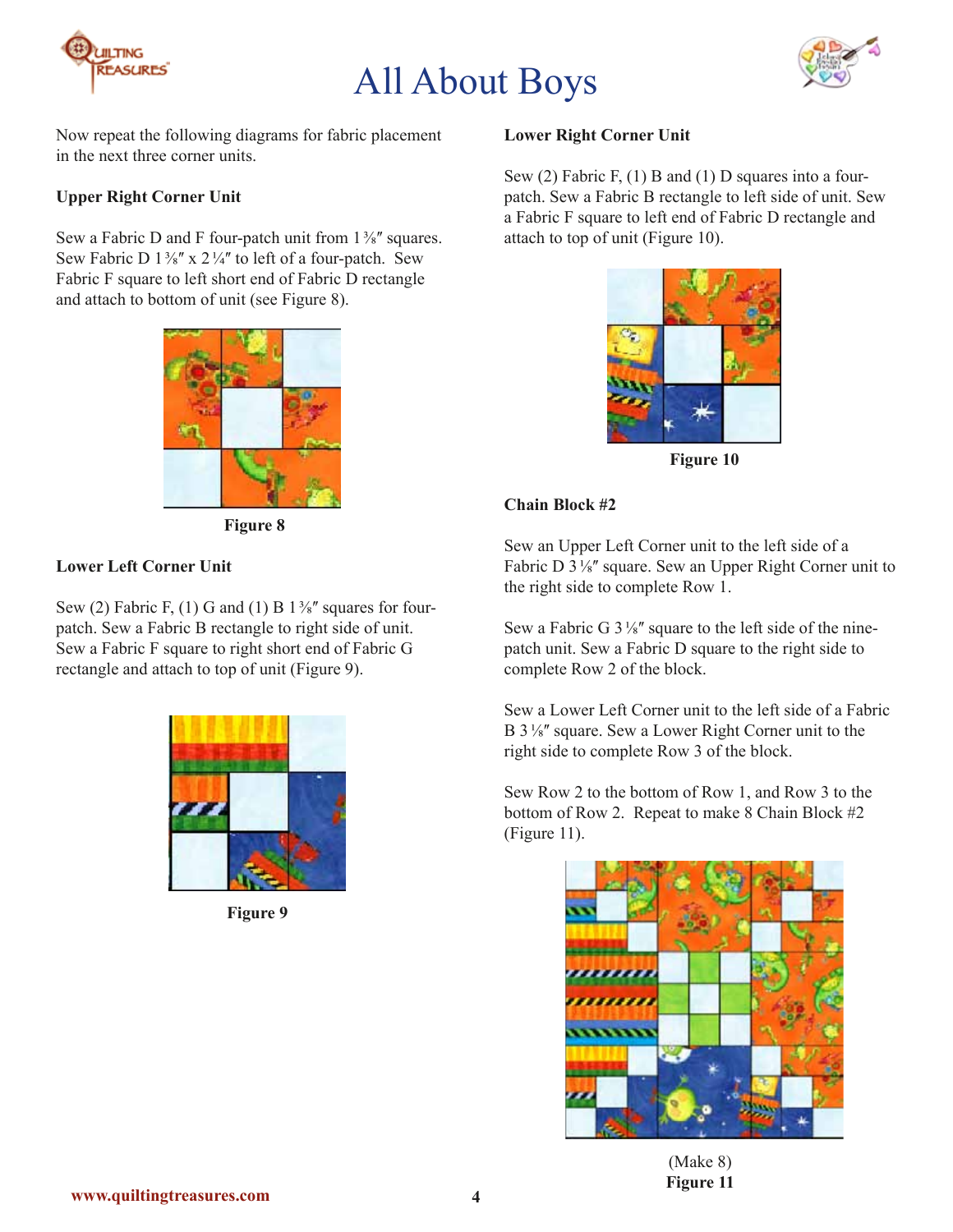



## **Center Half Square Triangle Blocks**

Sew (1) Fabric A and (1) Fabric E  $8\frac{7}{8}$ " triangle together on long diagonal side. Draw a diagonal line on wrong side of a Fabric D  $2\frac{3}{4}$ " square and place it right side down on yellow corner of block. Sew on the drawn line, trim  $\frac{1}{4}$ " seam allowance and press to corner. Make 4 (Figure 12).



(Make 4) **Figure 12**

# **Outer Half Square Triangle Blocks**

Sew (1) Fabric A and (1) Fabric E  $8\frac{7}{8}$ " triangle together on long diagonal side. Draw a diagonal line on wrong side of a Fabric A  $2\frac{3}{4}$ " square and place it right side down on blue corner of block. Sew on the drawn line, trim  $\frac{1}{4}$ " seam allowance and press to corner. Make 12 (Figure 13).



(Make 12) **Figure 13**

#### **Lemoyne Star Blocks**

Make a 45-degree angle cut on one end of both a Fabric B and Fabric E  $2\frac{1}{8}$ " strip. Subcut (4) 3" wide diamonds at the 45 degree line of each color. (Line up ruler at 45 degree angle to make diamond cuts of 3" wide). Sew a Fabric A  $2\frac{7}{8}$  square to a diamond cut, checking Figure 14 for placement of colors. Then sew the alternate color diamond to the other side of the same diamond and Y-seam this to the square. The yellow triangles will be sewn on either side of these two diamonds next. It is easier to sew corner units together, then sew these into half block units and finally sew the half blocks together to make one star block. (These can also be hand pieced.) Care must be taken to stop the seam at  $\frac{1}{4}$ " from end of seam and back stitching. The center of the star can be pressed open to reduce bulk. Repeat to make (4) Star blocks (Figure 14).



**Figure 14**